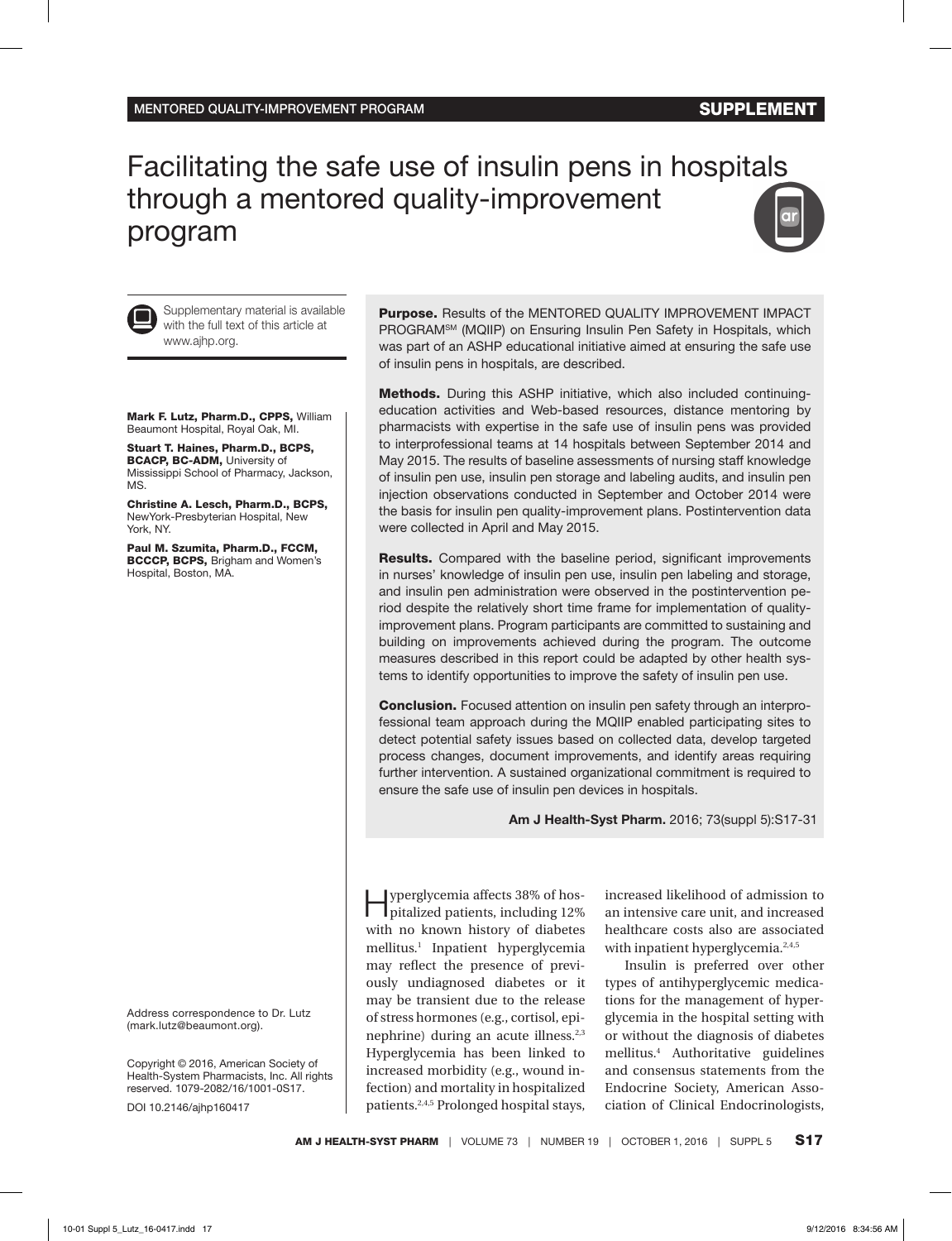American Diabetes Association, and American College of Endocrinology advise against the use of noninsulin therapy for most hospitalized patients with type 2 diabetes.<sup>4,6-8</sup> Insulin is required for patients with type 1 diabetes.

In the inpatient setting, insulin administration via the intravenous route is recommended for critically ill patients and via the subcutaneous route for the noncritically ill, with basal, nutritional (i.e., prandial), and correctional doses.7 Insulin may be administered subcutaneously using either an insulin syringe and vial or a pen injector device. Insulin pens were introduced in the 1980s, became popular in the ambulatory care setting, and now are commonly used in many hospitals.<sup>9</sup> Insulin pens have several perceived advantages compared with traditional vials and syringes in inpatient and outpatient settings, including improved dose accuracy, satisfaction with and preference by both patients and healthcare providers, convenience and ease of administration, and, in some scenarios, less cost and waste.2,10-14

As important and effective as insulin is in the inpatient management of hyperglycemia, insulin has been identified by the Institute for Safe Medication Practices (ISMP) as a high-alert medication associated with risk for patient harm.15 Although the risk for patient harm with inpatient use of insulin provided as an intravenous infusion or subcutaneous injection using traditional vials and syringes has long been recognized, the use of insulin pens in the inpatient setting has been associated with numerous recent reports of improper use and patient safety concerns. Reports have included technique-related concerns such as improper priming, failure to "tip and roll" suspensions, use of the pen as a multiple-dose vial, incorrect injection method, misinterpretation of fluid on the skin after an injection as delivery of a partial dose, needle-

# KEY POINTS

- Safe and appropriate use of insulin pens in the hospital setting requires pens to be dedicated for use in a single patient only and correct administration technique.
- • Direct observations and standardized data collection of insulin pen knowledge, storage and labeling, and injection technique provide valuable information for assessing the safety and appropriateness of insulin pen use.
- Interprofessional team efforts to evaluate and devise strategies to improve insulin pen use have the potential to improve patient safety.

stick injury, and the potential for blood-borne pathogen transmission if insulin pens are used intentionally or inadvertently in more than one patient.11,16-29

In response to reports of insulin pen misuse in more than one patient, the Food and Drug Administration (FDA) and Centers for Disease Control and Prevention (CDC) issued communications intended to notify healthcare professionals and the public about the potential for transmission of hepatitis B and C viruses, HIV, and other blood-borne pathogens, with recommendations for mitigating the risk of misuse. $30,31$ An expert consensus panel convened by the ASHP Research and Education Foundation identified 10 practical recommendations to enhance insulin-use safety throughout the medication-use process in hospitals.32 This document recommended the development of policies and procedures to ensure the safe use of insulin pens and disposable needle tips, including the use of pens for only one individual, and recognized that technology solutions are needed to ensure that insulin pens are not used for more than one patient. These recommendations were recently expanded, and a list of best practices for safe insulin pen use based on the consensus of an expert panel has been published.<sup>33</sup>

ISMP has issued numerous newsletters describing the perceived benefits of and potential safety concerns associated with inpatient insulin pen use, consistently urging health systems to ensure that safety measures are established and clinical staff education is provided.16,34-38 Citing ongoing reports of misuse despite clinical staff education and system safety measure implementation, ISMP has suggested that the most effective strategy to mitigate patient risk due to insulin pen sharing would be for hospitals to transition away from the routine inpatient use of insulin pens.<sup>39,40</sup> More recently, insulin pen formulations for insulin regular U-500 and other concentrated insulins have been approved by FDA. For these insulins, the availability of pen formulations mitigates unique safety concerns related to correct dose measurement in both the ambulatory care and inpatient environments, though recent FDA approval of a U-500 syringe to replace the use of tuberculin and U-100 insulin syringes will also help mitigate safety concerns related to correct dose measurement of U-500 insulin regular from multiple-dose vials.41-43 For hospitals that may be transitioning away from routine inpatient use of insulin pens, ISMP provided a review of potential safety concerns with the use of insulin vials and syringes, as well as safe-use recommendations to reduce the risk of errors.<sup>44</sup>

ASHP Advantage conducted a multifaceted quality-improvement initiative, Strategies for Ensuring the Safe Use of Insulin Pens in the Hospital, to provide practitioners with the information needed to advocate for best practices in the use of insulin pens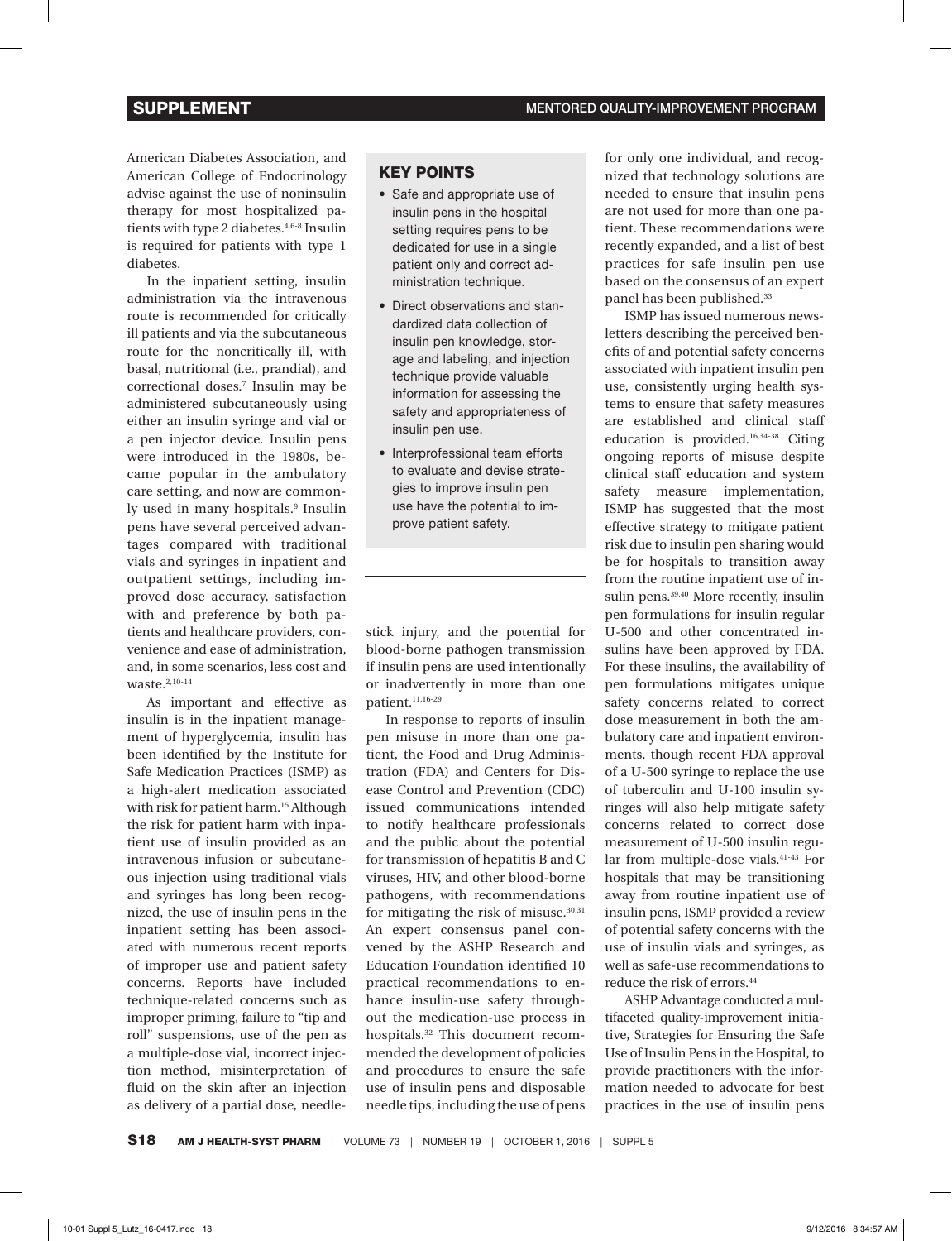in the hospital setting. Designed for practitioners who work in hospitals that use insulin pens to administer insulin to inpatients, the initiative provided education and practical tools and strategies to facilitate the safe and appropriate use of insulin pens in the hospital setting using a teambased approach. One component of the initiative was a quality-improvement program for insulin pen safety that included distance mentoring for health professionals at selected hospitals. This article describes and reports the results of the MENTORED QUALITY IMPROVEMENT IMPACT PROGRAMSM (MQIIP) on Ensuring Insulin Pen Safety in Hospitals.

### Methods

In 2014, a four-member steering committee of experts in insulin safety and outcomes measurement was convened to design and provide guidance on the development of a multifaceted quality-improvement initiative. Appendix A lists the components of this initiative. The Beaumont Research Institute institutional review board determined that, as designed, the MQIIP was not considered human subject research.45,46

Components of the MQIIP included participation in two webinars regarding insulin pen safety and a series of four mentored telephone calls that included Webbased screen sharing, the collection of baseline and postintervention data for three outcome measures, and the implementation of process improvements after the review of baseline data (Figure 1). Distance mentoring of participating interprofessional teams was provided by pharmacists with expertise in glycemic control and medication safety and experience in using pen devices for insulin delivery within their hospitals. There was no charge for participating in the MQIIP or any other components of the initiative.

Resources for insulin pen safety were developed by the steering committee and made available on a

website for the multifaceted qualityimprovement impact initiative (www.onepenonepatient.org) for use by the public, as well as sites selected to participate in the MQIIP to support development of improvements in insulin pen safety. The website includes links to primary literature and other key information and recommendations from FDA, CDC, and ISMP related to the appropriate use of insulin pens. A toolkit was also created, including sample policies and procedures, assessment tools, newsletters, an interactive video tool, and other educational resources related to safe practices for the use of insulin pens in hospitals. Some of these materials were designed to allow for customization for use within a health system. Procedural information and data collection forms for the three outcome measures to be used by selected sites participating in the MQIIP were also provided.

A nationwide call for applications for the MQIIP was made via e-mails to ASHP members, online advertisements on the ASHP website, and announcements in an ASHP e-newsletter. As part of the online application, applicants were required to name an interprofessional team of healthcare providers and managers, such as physicians, pharmacists, and nurses. A total of 21 completed applications were received. From the resulting pool of applicants, 15 hospital sites were selected to participate based on the steering committee's assessment of key selection criteria. These criteria included evidence that the site had a supportive administrative climate to make practice changes, a team with an appropriate mix of individuals in key positions, adequate personnel and technology resources to collect observational data and distribute an online questionnaire to inpatient nursing staff, and the potential to benefit from participation based on current insulin pen use. Team leaders from each site were notified of their selection to participate in the program.

Three pharmacists from the steering committee served as mentors for selected hospital sites, with five hospitals assigned to each mentor. The assigned ratio of one mentor to five sites was chosen to allow for meaningful interactions throughout the MQIIP. Before the first formal meeting between mentors and teams, team members were encouraged to attend a live continuing-education webinar (or participate in an archived version made available shortly thereafter) that provided background information on ensuring the safe and appropriate use of insulin and insulin pens in the hospital setting.

Outcome measures and data collection methods. The outcome measures and methods selected for the program included a survey of nursing staff knowledge about insulin pens using an online questionnaire, insulin pen storage and labeling audits, and insulin pen injection observations. (The nurse questionnaire and data collection forms are available as supplementary material with the full text of this article at www.ajhp.org and at www.onepenonepatient.org/toolkit.) The goal was to determine whether clinicians who are engaged in the medication-use process successfully safeguard patients by properly labeling and storing insulin pens, use the pens in accordance with manufacturer-recommended injection techniques, and adopt strategies to limit the use of each pen to only one patient. For these outcome measures, uniform processes were established and data were collected in a systematic manner during the baseline and postintervention periods.

*Nurse questionnaire.* A brief online questionnaire designed to assess nursing staff knowledge about insulin pens was developed. In addition to collecting general demographic information about roles and responsibilities related to medication use, the questionnaire addressed declarative and procedural knowledge of in-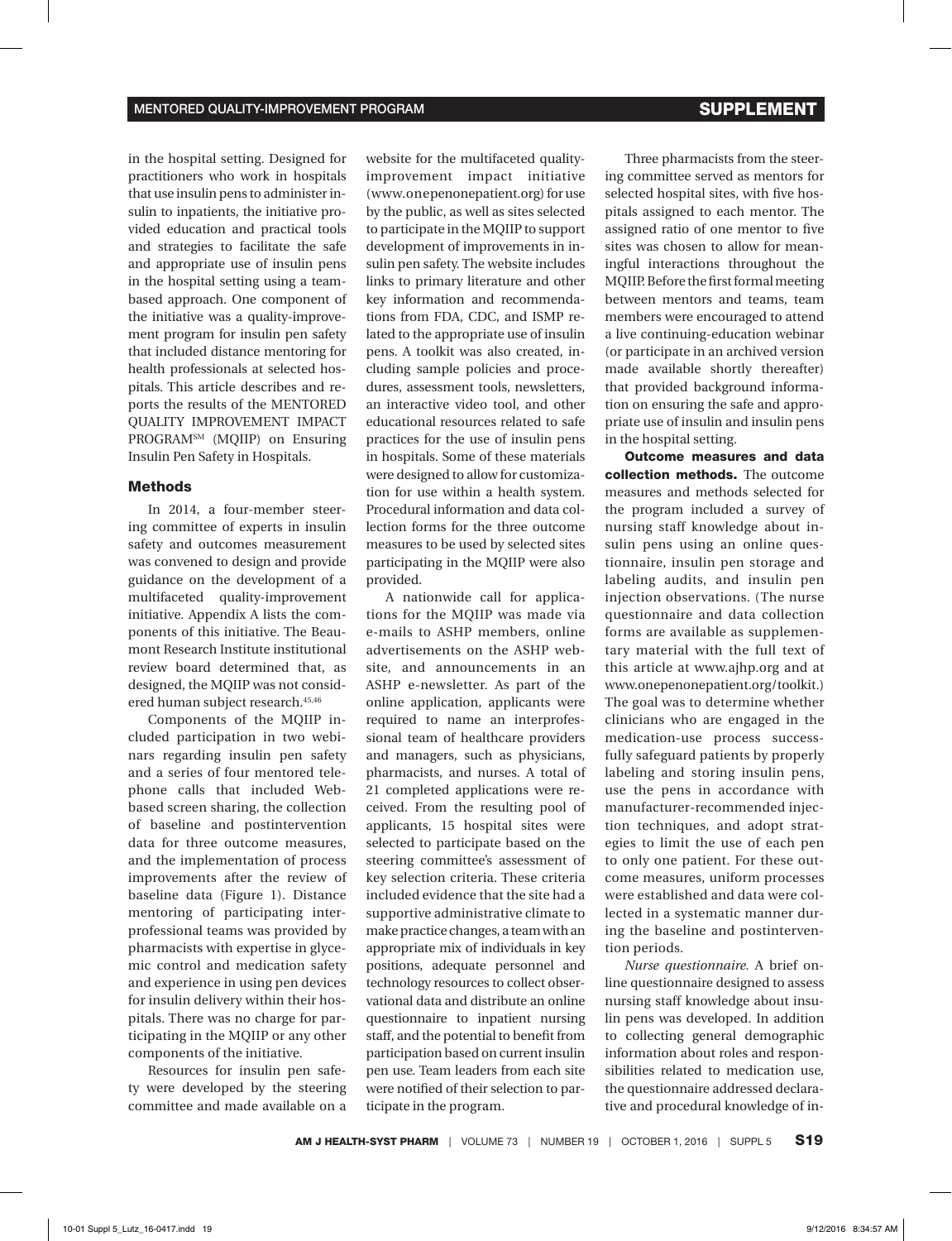Figure 1. Flow diagram of MENTORED QUALITY IMPROVEMENT IMPACT PROGRAM<sup>SM</sup> on Ensuring Insulin Pen Safety in Hospitals.



sulin pharmacokinetic profiles, clinical situations associated with a high risk of hypoglycemia, the perceived benefits and risks of insulin pen use in hospitals, the proper use of insulin pens in accordance with manufacturer recommendations, and the storage of insulin pens in appropriate locations. During this assessment, nurses were asked to watch three videos that simulated a health professional administering insulin to a patient using a pen device. Respondents were asked to identify steps in the medication administration process that were performed incorrectly. The questionnaire was customized to reflect the most commonly used rapid-acting and basal insulins at each hospital site. The questionnaire also asked about potentially unsafe medication-use practices that had been witnessed in the preceding three months.

During both the baseline and postintervention periods, each participating hospital received an Internet hyperlink from ASHP Advantage to the questionnaire created in and hosted by Qualtrics online survey

software (Qualtrics LLC, Provo, UT). Sites were responsible for distributing the questionnaire to all inpatient nursing personnel. During both survey periods, ASHP Advantage provided weekly updates regarding the number of respondents to encourage survey participation. The questionnaire data were compiled by ASHP Advantage, and a site-specific report was provided to each participating team and mentor.

*Insulin pen storage and labeling audit.* The storage and labeling of insulin pen devices were audited at the participating sites during the baseline and postintervention periods. Sites were asked to make at least 60 total observations (20 or more from each of three different patient care units where insulin pen devices were commonly used) during each observation period using the provided data collection form. If needed to reach the total of at least 20 observations on each patient care unit, audits could be repeated on multiple days but could not be repeated on the same unit on the same day.

Participants were asked to find all insulin pens on the audited units, regardless of whether there was an active order, including pens without an appropriate label. Detailed procedural instructions for conducting the audit were provided to each team and summarized briefly on the data collection form.

Auditors from participating interprofessional teams, including any team leader–trained auditors, were instructed to obtain a report from the pharmacy department with the names of all patients on the patient care unit who had an active order for an insulin pen. In addition to looking in the hospital-approved insulin pen storage locations on each unit, auditors were encouraged to ask nursing staff for assistance in locating a pen if it was not found in the usual hospital-approved storage location. An example of an appropriate storage location would be a patientspecific location, not comingled with medications for other patients. If a patient had an active order and the insulin pen could not be located, "not found" was recorded in the stor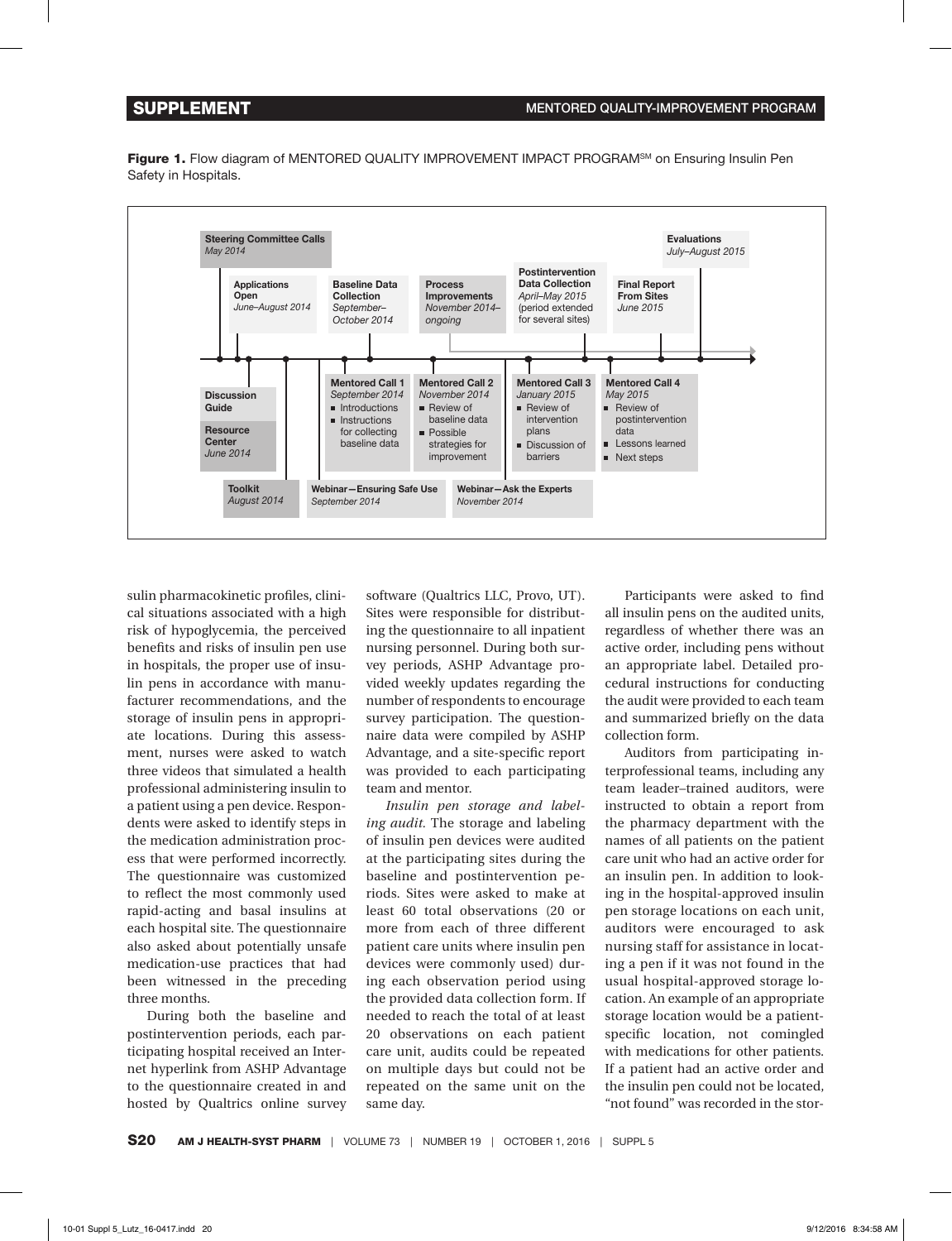age per hospital policy column on the data collection form. Auditors were encouraged to check elsewhere on the patient care units, such as mobile medication carts, drawers and cabinets in patient rooms (with unit nurse assistance, where appropriate), nursing stations, and medication storage rooms, to determine if leftover or expired insulin pens were stored in unapproved locations.

For this audit, a pen was considered properly labeled if three conditions were met: (1) the pen was labeled with a patient-specific identifier, (2) the label was attached to the pen barrel, and (3) the expiration date was clearly stated on the label. If a pen was found unlabeled, the designation "unknown" was used for the patient's initials on the audit form.

*Insulin pen injection observations.* The administration of insulin to patients using insulin pen devices was directly observed at the participating sites during both the baseline and postintervention periods. The insulin pen injection observation form used to record findings was an 18-step checklist developed by the steering committee. The checklist included storage and labeling procedures, hand hygiene requirements, insulin pen preparation steps, and administration instructions in accordance with the FDA-approved product labeling. If a step was performed as described and in the appropriate sequence, "yes" was documented (meaning it was observed) on the checklist. If a step was not performed as described or performed at a clearly incorrect time during the sequence, "no" was marked. Because there is some flexibility in the sequence in which steps may be performed appropriately, the observer exercised judgment. If an observer did not witness the nurse performing one or more steps because the observation began after the nurse had started to prepare the insulin for use or the observation was terminated before all steps were completed, "not observed" was documented on the

form. Observers recorded "not applicable  $(n/a)$ " for any step that was not relevant under the circumstances (e.g., the pen is not expired, so no replacement is needed).

Sites were asked to observe at least 45 injections (15 or more from three different patient care units where insulin pens were commonly used) during each observation period. Sites were instructed that the observations must be made from three different patient care areas during prespecified time frames when insulin administration is most common (e.g., before breakfast, before lunch, before dinner, and at bedtime) and that the number of observations in each patient care area and during each time frame should be similar. Sites were asked to make at least 8 observations during each mealtime time frame, with no minimum for the bedtime time frame. Sites were instructed to conduct observations in the same three patient care areas during the baseline and postintervention periods, with reasonably similar distributions of times and numbers of observations.

Instructions were provided to the observers to ensure a uniform approach when interacting with the nursing staff and conducting observations on patient care units. Observers were instructed to obtain permission from the nurse manager and to explain that "medication administration procedures" were being audited for quality purposes. Observers were advised not to tell the nurse manager that insulin pen use was being audited. Observers obtained a report from the pharmacy department with the names of all patients on the patient care unit who had an active order for an insulin pen. Observers then determined which patients were likely to have an insulin dose administered during the observation time frame (e.g., if the audit was being conducted at bedtime, observers identified which patient orders included a bedtime dose). Upon identification of the nursing staff responsible for administering insulin to identified patients, observers asked to observe him or her administering medications, once again in the context of an audit of "medication administration procedures" without specific mention of insulin pen use.

Audit results for the insulin pen storage and labeling and the injection observations were entered by participating institutions into an online data management tool developed by ASHP Advantage. Each site could generate a hospital-specific report with results from the baseline and postintervention periods.

Mentored calls and process improvement plans. Between September 2014 and May 2015, team leaders and members, and at some sites pharmacy students and residents, participated in a series of four mentored telephone calls. The mentored calls were scheduled at critical times to support progress during and after completion of the MQIIP (Figure 1). The calls were conducted using a Web-based tool that allowed real-time sharing of the presenter's computer screen, and all lines were unmuted to allow participants to ask questions and share ideas. The objectives of the first mentored call included welcoming teams to the program, learning about each site's experiences with inpatient use of insulin pens and motivation for participation in the program, and reviewing the overall planned program structure. Because the baseline data collection period began shortly after the first mentored call, the outcome measures and data collection tools and methodologies were also reviewed in detail.

Upon completion of the baseline data collection period for the three outcome measures, the second of four mentored calls occurred during the first week of November 2014. Individual hospital teams were encouraged to review and become familiar with their site-specific baseline data in advance of the second mentored call. The goal of this second call was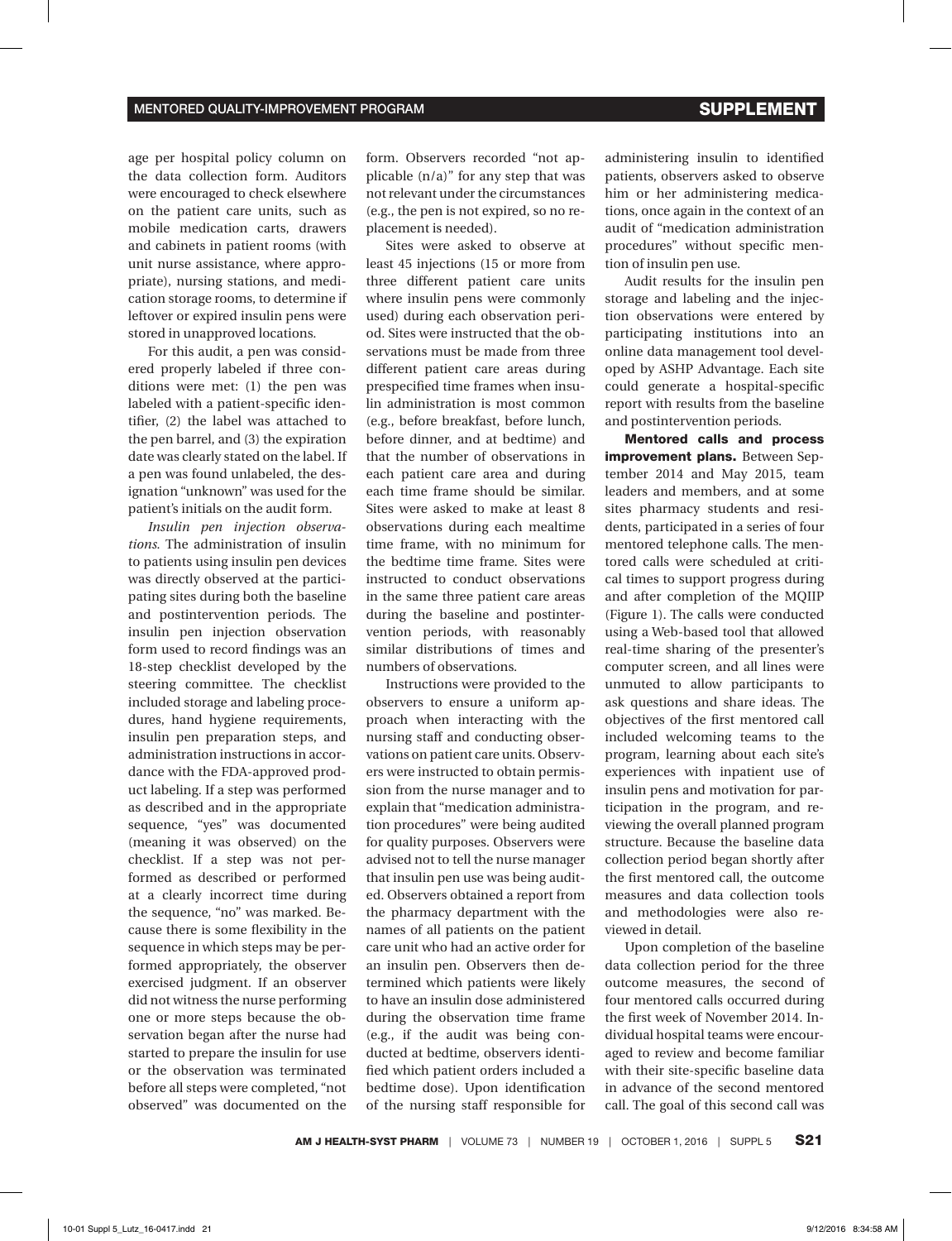for each mentor and their five participating sites to collectively discuss potential insulin pen safety risks based on baseline data and devise strategies to address the risks. Each hospital team would then be responsible for incorporating these strategies into the development of site-specific insulin pen process improvement plans by early January 2015.

At the beginning of the second mentored call, mentors established that the call format would be interactive, with open and honest discussion of baseline data in a "judgment-free zone." Although aggregate findings rather than site-specific results were discussed by mentors during the call, team members were encouraged to (and did) share their experiences, including both positive and negative ones and those of the greatest value and interest. In addressing individual safety risks and areas identified as opportunities for improvement, both mentors and team members described their experiences and the effectiveness of various strategies for reducing risk.

Resources on the initiative website supporting the identification, development, and implementation of insulin pen process improvement strategies were reviewed during the second

mentored call. Strategies included those intended to prevent sharing of insulin pens by more than one patient in hospitals, as well as those intended to monitor administration to confirm insulin pen injections in the correct patient. Team members were also strongly encouraged to take advantage of the continuing-education activities that were developed as part of the initiative.

A third mentored call took place in mid-January 2015 to answer questions and discuss any challenges in implementing process improvement plans. The upcoming postintervention data collection period (April 1– May 1, 2015) was also discussed.

The fourth and final mentored call occurred in mid-May 2015. During this call, participating teams provided a recap of their site-specific action plans and items implemented from those plans. Based on the comparison of site-specific postintervention and baseline data and other experiences, teams shared lessons learned and discussed ideas for how to sustain and build on insulin pen safety efforts, as well as address remaining challenges. Mentors outlined instructions for the preparation and submission of a brief report summarizing site-specific involvement

| <b>Table 1.</b> Characteristics of Participating Hospitals ( $n = 14$ ) |                                |
|-------------------------------------------------------------------------|--------------------------------|
| <b>Characteristic</b>                                                   | <b>Number of Hospitals (%)</b> |
| Hospital type                                                           |                                |
| Community hospital (nonteaching)                                        | 6(43)                          |
| Academic health science center                                          | 4 (29)                         |
| Community teaching hospital                                             | 4 (29)                         |
| Number of inpatient beds                                                |                                |
| < 100                                                                   | 3(21)                          |
| 100-249                                                                 | 3(21)                          |
| 250-499                                                                 | 4 (29)                         |
| >500                                                                    | 4 (29)                         |
| Affiliated with health system                                           |                                |
| Yes                                                                     | 13 (93)                        |
| No                                                                      | 1 (7)                          |

in the MQIIP. Each team submitted a final report that provided an overview of process improvements implemented, selected results, lessons learned, and anticipated next steps in ongoing efforts to maintain and further improve the safety of inpatient insulin pen use. After final reports were submitted, team leaders were asked to complete an online evaluation of the MQIIP in July 2015.

Data analysis. Data were aggregated from all participating sites. Results for the baseline period were compared with the postintervention period using the chi-square test, with a priori levels of significance of 0.05 for the insulin pen storage and labeling audit and of 0.01 for the nurse knowledge and assessment survey and insulin pen injection observations, which contained multiple outcome measures, to avoid Type I statistical errors.<sup>47</sup>

#### **Results**

A total of 15 sites were selected for inclusion in the MQIIP. There was no systematic method of assigning sites to mentors, although 5 sites with the same electronic medical record system were assigned to a mentor familiar with that system. Fourteen sites successfully completed all program components (Appendix B). One hospital team withdrew from the program after the baseline data collection period but before action plan implementation because of a decision by the health system to use insulin vials and syringes instead of pens, aligning with other hospitals within the health system. Demographic and outcomes data included in this report are from the 14 sites that completed the program.

The type and size of participating hospitals varied, and all but 1 site was part of a larger health system (Table 1). All sites had a pharmacist as the team leader, with nurses and pharmacists included on all 14 teams and comprising the majority of team members. Three teams included a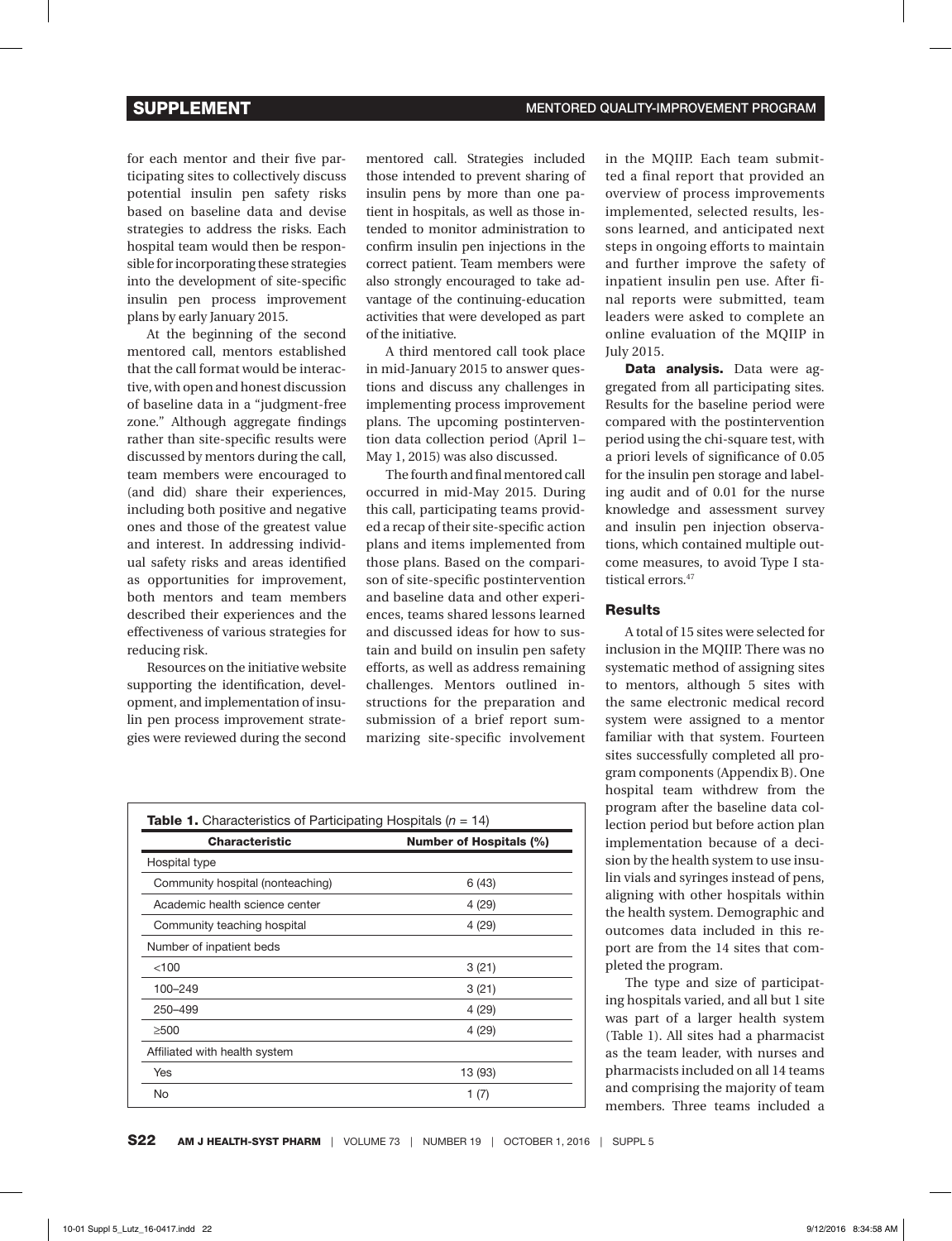physician. The median team size was 6 members. On average, the team leader and 2.5 other team members participated in the mentored calls. The insulins most commonly available on formulary in pen form for inpatient use were insulin detemir, insulin aspart, and insulin glargine.

A summary of implemented insulin pen process improvement strategies was provided by each site in its final report and was made available on the initiative's website. Collectively, implemented insulin pen–use improvement strategies included the following actions: enhancing barcode scanning capabilities, establishing clinician double checks and computerized alerts, implementing policies and procedures for pen storage and labeling and insulin administration, and providing staff education and information (see box). After completion of the mentored program, each site team leader completed an online evaluation of the mentored program that captured information about selected insulin pen practices that were in place before and after participation in the mentored program (Table 2).

**Outcome measures.** The results and statistical analysis for each of the three outcome measures are outlined in Tables 3–5.

*Nurse questionnaire.* A total of 1539 nurse respondents completed the questionnaire (827 in the baseline period and 712 in the postintervention period, representing participation rates of 10.2% and 8.8%, respectively). Respondent characteristics were similar in the baseline and postintervention periods, with 92% reporting they were staff nurses responsible for direct patient care and 87% working 32 or more hours per week in each period. In the baseline and postintervention periods, respondents most commonly reported working the day shift (7 a.m.–7 p.m.; 53% and 52%, respectively), followed by the night shift (7 p.m.–7 a.m.; 40% and 36%, respectively). Significant changes in responses that reflected

#### Examples of Implemented Strategies for Improved Use of Insulin Pens

Implementing electronic health record-supported enhancements for insulin administration

- • Barcode system enhancements to verify that insulin pen is for correct patient
- • Electronic prompt for required double check by second nurse at time of administration
- On-screen alert for nurse to verify correct pen for patient
- Establishing or revising policies and procedures
	- • Pen labeling
		- Patient-specific identifiers on label
		- Tamper-evident tape on pen barrel and cap
		- Beyond-use date on label
		- Label covered and secured to pen barrel with clear tape
	- Pen storage on patient care units
		- Patient-specific storage location
		- Use of patient transfer and discharge reports to ensure that pens stored on units (and other medications) are removed promptly

Providing staff training, education, and information

- Inservice programs ("one on one," small groups, shift-change huddles, continuing-education presentations)
- **Newsletters**
- Online education modules
- Information posted on patient care units and/or hospital intranet (addressing appropriate insulin pen use, insulin time–action profiles)
- • Competency and skills validations (i.e., upon hiring and annually)

improved knowledge of insulin and insulin pen use were seen in 5 of 14 items (Table 3). The greatest knowledge or skill gap perceived by nurse respondents included the time–action profiles of insulin products (i.e., time to onset, time to peak, and duration of each insulin product) and timing of injections.

*Insulin pen storage and labeling audit.* The storage and labeling of a total of 3468 insulin pens were evaluated (1876 in the baseline period and 1592 in the postintervention period). Observations recorded by audit personnel that represented unsafe storage practices included pens remaining in storage despite the patient no longer being on the patient care unit; storage of multiple patients' pens together in a nurse's pocket, on a counter, or in a storage bin; and the presence of multiple pens of the same insulin product labeled for the same patient. Observations of unsafe product labeling practices included pens with missing patient-specific labels, labels with missing or incorrect beyond-use date information, and labels that had been affixed to the removable pen cap rather than the barrel. Significant improvements were documented in three of the five measured outcomes after action plan implementation (Table 4). A reduction in the number of pens found on the patient care unit without an active order was also observed, but the difference was not significant  $(p = 0.080)$ . The percentage of unlabeled pens identified on patient care units was significantly higher in the postintervention period compared with the baseline period (5.7% versus 3.9%, respectively; *p* = 0.018).

*Observations of insulin pen injections.* The process of insulin administration using a pen device was observed during more than 500 unique administrations in both the baseline and postintervention periods. There were numerical improvements in the postintervention period compared with the baseline period in every step of the process, with significant improvements documented in 8 of the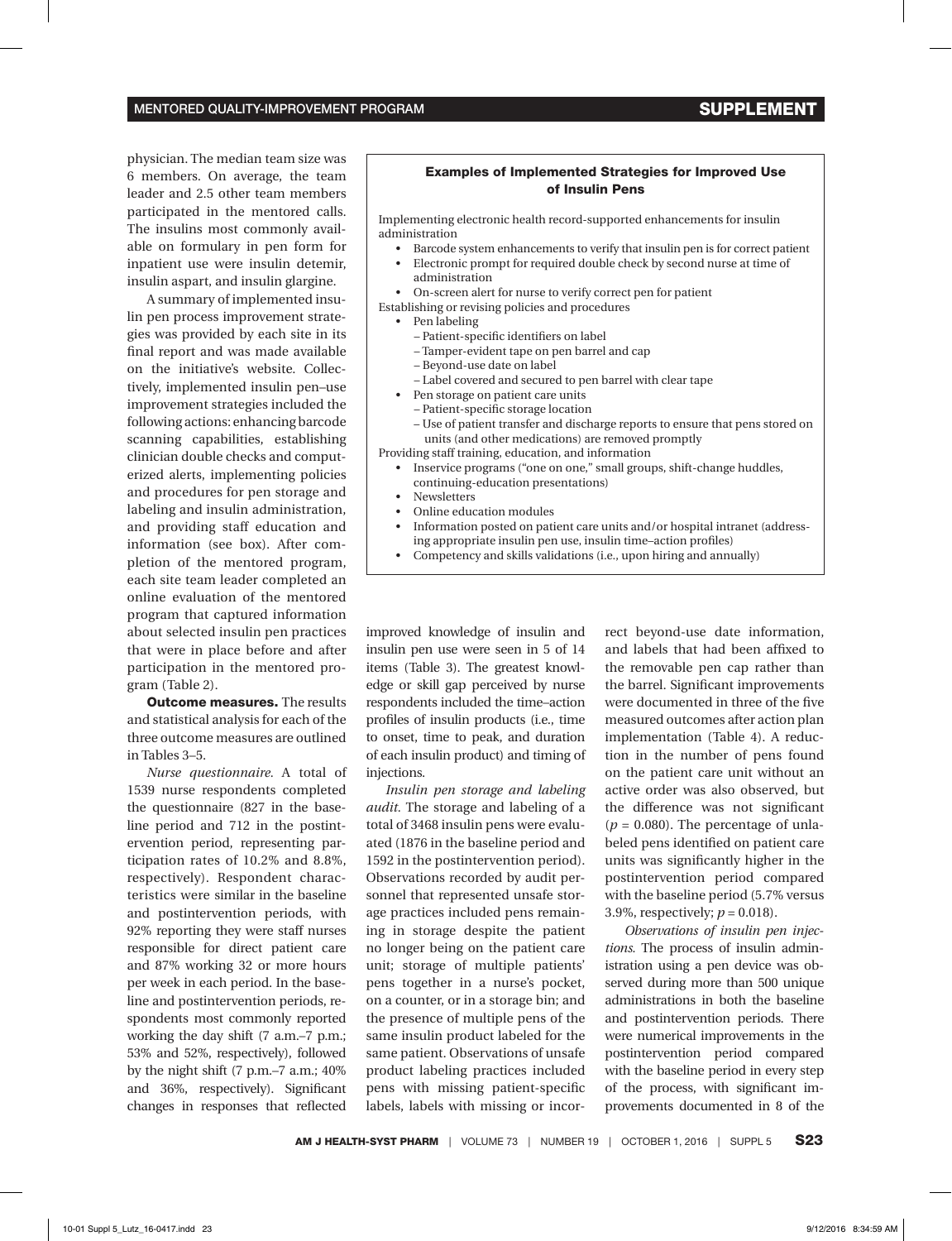|                                                                                                                                                              |                                   |                | Number of Hospitals              |                                     |             |
|--------------------------------------------------------------------------------------------------------------------------------------------------------------|-----------------------------------|----------------|----------------------------------|-------------------------------------|-------------|
|                                                                                                                                                              | <b>Before Mentored</b><br>Program |                |                                  | Mentored Program<br>During or After |             |
| Practice                                                                                                                                                     | <b>Yes</b>                        | ş              | <b>Implemented</b><br><b>New</b> | Improved<br>Existing                | Change<br>ž |
| Policies and procedures addressing the safe and effective use of insulin pens in<br>hospital                                                                 |                                   |                | ဖ                                | ო                                   | 5           |
| Patient-specific storage areas for insulin pens                                                                                                              | $\frac{3}{2}$                     |                |                                  | $\infty$                            | 5           |
| Required education and competency assessment for nurses addressing insulin<br>pen safety and injection technique                                             | $\infty$                          | ဖ              | ဖ                                | ဖ                                   | $\sim$      |
| Ongoing education for nurses about time-action profiles for different types of<br>insulin                                                                    | $\infty$                          | ဖ              | ဖ                                | $\infty$                            |             |
| Insulin pen label with barcode for specific patient                                                                                                          |                                   |                | 4                                |                                     | ග           |
| ration scanning reports to<br>identify and address incidents that may indicate inappropriate pen use<br>Ongoing plan to monitor barcode medication administr |                                   |                | ω                                | 3                                   | $^{\circ}$  |
| Ongoing plan to conduct injection observations and pen audits to detect potential<br>safety concerns                                                         | 0                                 | $\overline{4}$ | $\frac{1}{2}$                    | 0                                   | 2           |

18 medication administration steps (Table 5).

#### **Discussion**

Process improvement plans. Although all participating teams measured the same quality metrics, had the same access to pen safety resources and mentors, and shared the goal of improved safety of inpatient insulin pen use, the process improvement plans were unique to each institution. Conducting staff knowledge assessments and performing direct observations enabled each institution to identify the areas in need of greatest improvement.

Process improvement plans were created by analyzing baseline data and considering environmental factors (i.e., the type and number of insulin products provided in pen form, current policies and procedures for labeling and storage, information technology support for making changes to the electronic health record system, and resource and time constraints). Key themes for the most beneficial aspects of the MQIIP emerged from evaluations completed after conclusion of the program. These themes included the value of performing direct observations to identify practices in need of improvement and exchanging ideas among practitioners from different institutions and mentors during mentored calls.

Patient safety and error reduction strategies are not all equally beneficial; some types of actions may be more effective than others. ISMP has described a "rank order" of errorreduction strategies that lead to lasting system changes for improving safe medication use (Figure 2).<sup>48</sup> The highest ranked strategies are those that are most effective because they impact the overall care delivery system in which individuals operate. The lowest ranked and least effective strategies are rules, policies, and education that rely entirely on human vigilance and memory. Strategies employed by teams involved in the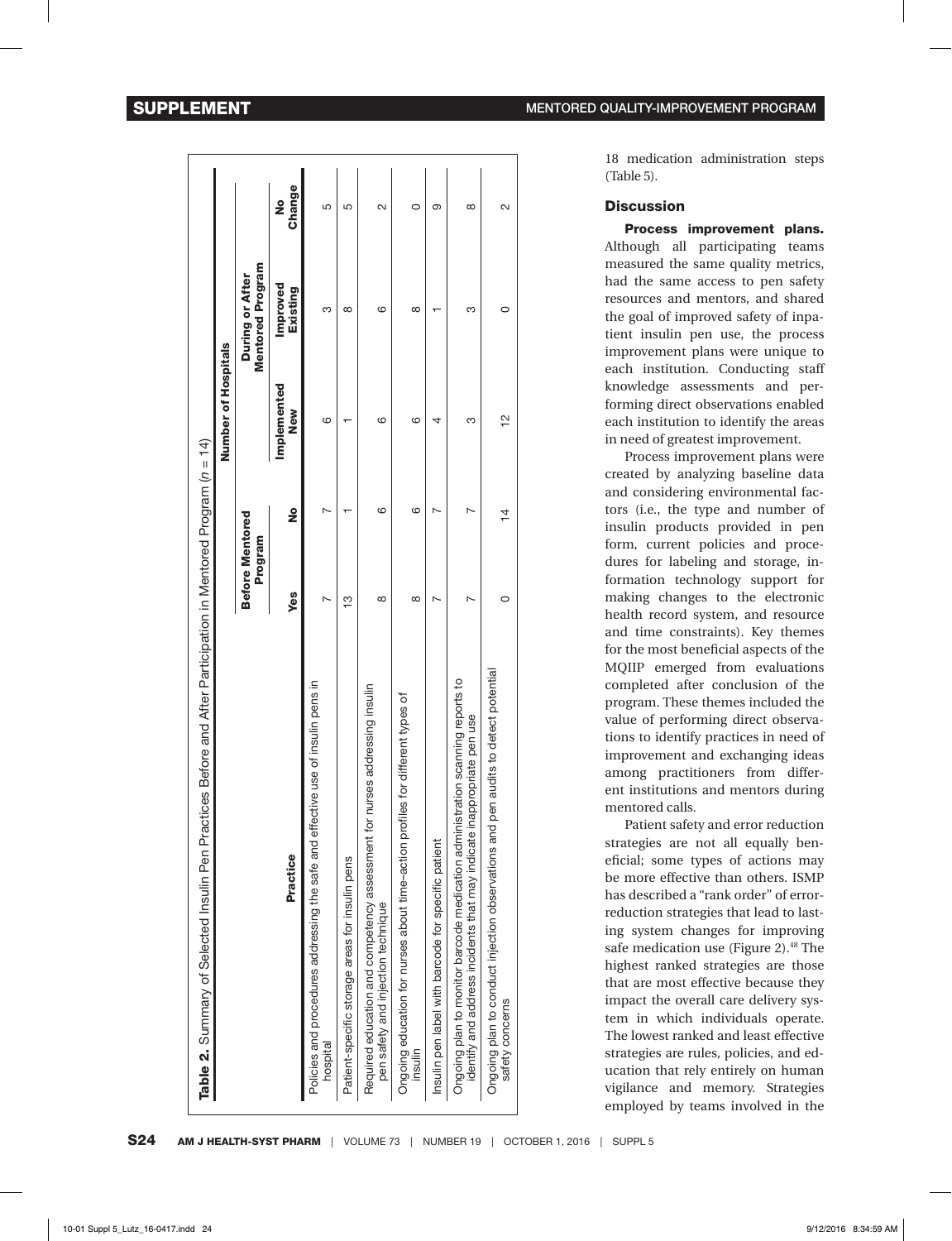|                                                                                                                |                                | Number of Respondents (%)     |                      |
|----------------------------------------------------------------------------------------------------------------|--------------------------------|-------------------------------|----------------------|
| ct Response)<br><b>Survey Item (Corre-</b>                                                                     | <b>Baseline</b><br>$(n = 827)$ | Postintervention<br>(n = 712) | Q                    |
| Case-based questions about use of insulin                                                                      |                                |                               |                      |
| Period of risk for hypoglycemia from long-acting basal insulin (selected best response)                        | 30 (3.6)                       | 85 (11.9)                     | < 0.001 <sup>a</sup> |
| identify the patient at greatest risk of developing hypoglycemia (selected best response)                      | 502 (60.7)                     | 450 (63.2)                    | 0.318                |
| Statements about use of insulin pen devices                                                                    |                                |                               |                      |
| Pen devices should be primed prior to each and every use (true)                                                | 759 (91.8)                     | 680 (95.5)                    | 0.004 <sup>a</sup>   |
| Pen device should be held against skin for 5-6 seconds after injection (true)                                  | 744 (89.9)                     | 664 (92.3)                    | 0.022                |
| A drop of fluid after the injection indicates part of the dose has leaked (false)                              | 449 (54.3)                     | 449 (63.0)                    | 0.010 <sup>a</sup>   |
| Routine use of pen devices reduces the risk of infection transmission (false)                                  | 348 (42.1)                     | 313 (44.0)                    | 0.576                |
| + syringes (false)<br>Pen devices lead to more dosing errors than vials                                        | 804 (97.2)                     | 699 (98.2)                    | 0.313                |
| in video<br>Accurate identification of incorrect step performance                                              |                                |                               |                      |
| Video 1: what step was not performed correctly? (best response: preparing device and needle<br>for attachment) | 406 (54.3)                     | 419 (63.5)                    | < 0.001a             |
| best response: priming pen device)<br>Video 2: what step was not performed correctly? (                        | 645 (86.6)                     | 583 (88.9)                    | 0.222                |
| best response: administering insulin dose)<br>Video 3: what step was not performed correctly?                  | 408 (55.0)                     | 416 (63.6)                    | 0.001 <sup>a</sup>   |
| Affirmative response to witnessing item in past 3 months                                                       |                                |                               |                      |
| A pen device used on more than one patient                                                                     | 21(2.5)                        | 6(0.8)                        | 0.011                |
| hed to it<br>A pen device without a patient-specific label attac                                               | 95 (11.5)                      | 99 (13.9)                     | 0.166                |
| A pen device stored in an unapproved location                                                                  | 157 (19.0)                     | 162 (22.7)                    | 0.020                |
| Insulin withdrawn from an insulin pen cartridge with a syringe                                                 | 28 (3.4)                       | 20 (2.8)                      | 0.662                |
| <sup>a</sup> Represents statistically significant change (p ≤ 0.01).                                           |                                |                               |                      |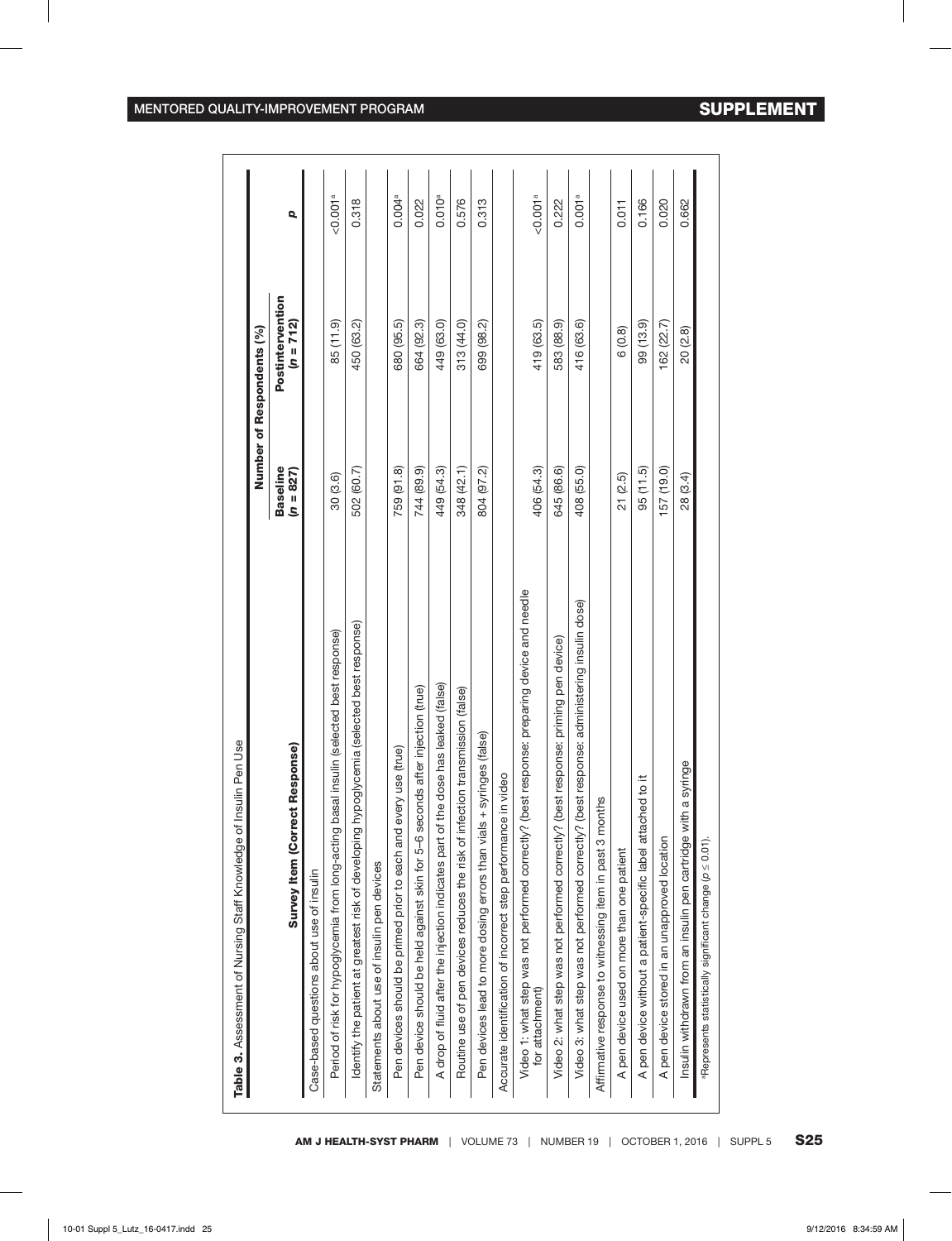|                                             |                                 | <b>Number of Pens Audited (%)</b>       |                      |
|---------------------------------------------|---------------------------------|-----------------------------------------|----------------------|
| <b>Finding</b>                              | <b>Baseline</b><br>$(n = 1876)$ | <b>Postintervention</b><br>$(n = 1592)$ | D                    |
| Pens on unit not labeled                    | 74 (3.9)                        | 91(5.7)                                 | $0.018^{\rm a}$      |
| Pens on unit with no active order           | 136 (7.2)                       | 91(5.7)                                 | 0.080                |
| Pens on unit not stored per hospital policy | 244 (13.0)                      | 150(9.4)                                | $0.020$ <sup>a</sup> |
| Pens on unit not labeled properly           | 330 (17.6)                      | 126 (7.9)                               | < 0.001a             |
| Pens on unit labeled and stored properly    | 1324 (70.6)                     | 1290 (81.0)                             | < 0.001a             |

MQIIP included those from a variety of categories defined by ISMP.

Updated insulin pen policies and procedures as well as staff education about appropriate insulin pen use were the most common interventions made by participating hospitals in the MQIIP. Although these interventions alone are relatively low in error-prevention effectiveness, they help create a unified organizational understanding of expectations for safe practices and are necessary components of a comprehensive safety strategy.

Insulin pen labeling and storage practices in an inpatient environment play a key role in ensuring that insulin pens are used in only one (the intended) patient. Most participating sites implemented error-reduction strategies that improved pen labeling, storage, or both. Pen labeling and storage interventions directly impact the environment in which the nursing staff practice. The success of labeling and storage changes relies on nurse adherence to institutional policies and procedures for storage of insulin pens as well as verification of the patient and device before medication administration.

Reminders and redundancies were also implemented at participating hospitals to promote insulin pen safety. These included a computerized reminder to verify use of the correct pen and an electronic prompt requiring documentation by a second nurse verifying the correct insulin, dose, and use of the proper pen for the specific patient. Although both interventions should occur during the administration of each insulin dose, they may not eliminate all errors because they often rely on humans to visually verify the dose, pen, and patient.

Some institutions implemented patient- and order-specific barcode scanning during the MQIIP to help ensure appropriate pen use. A primary example of a forcing function, this bedside barcode scanning verifies that the pen chosen for administration is linked to and used only for that specific patient. An electronic alert is generated for the nurse if there is a mismatch between the patient identification wristband and the patient-specific insulin pen label. The value of this strategy is that it is a targeted hardstop function during the medication administration process that can intercept errors that would otherwise reach the patient. With patient- and order-specific barcode implementation, it becomes possible to monitor barcode medication scanning reports to confirm appropriate and inappropriate insulin pen administration practices, including near misses and possible injections using a wrong patient's pen.49

**Outcome measures.** Although the ideal outcome when assessing insulin pen safety is a measurable

reduction in adverse effects related to improper use (e.g., hypoglycemia, blood-borne infections), it was not feasible to measure these outcomes through the MQIIP. The results for the three outcome measures collected during the program indicate that participation led to substantial improvements in the overall safety of inpatient insulin pen use. The nurse knowledge assessment demonstrated modest but significant improvements in many areas of knowledge about safe and correct insulin pen use. Compared with the baseline period, more nurses in the postintervention period knew that a pen device must be primed before each use and that the needle needs to be held in the skin for at least five seconds after the injection is given to ensure delivery of the entire dose. After participating in the program, more nurses were able to identify the steps during the insulin pen dose preparation and administration processes that were incorrectly performed. Although it is encouraging that fewer nurses reported observing a pen device used in more than one patient in the postintervention period compared with the baseline period (0.8% versus 2.5%, respectively), lack of improvement in some areas (e.g., a belief that routine insulin pen device use reduces infection transmission risk) indicates that knowledge deficits remain. Sustained gains in knowledge from educational initia-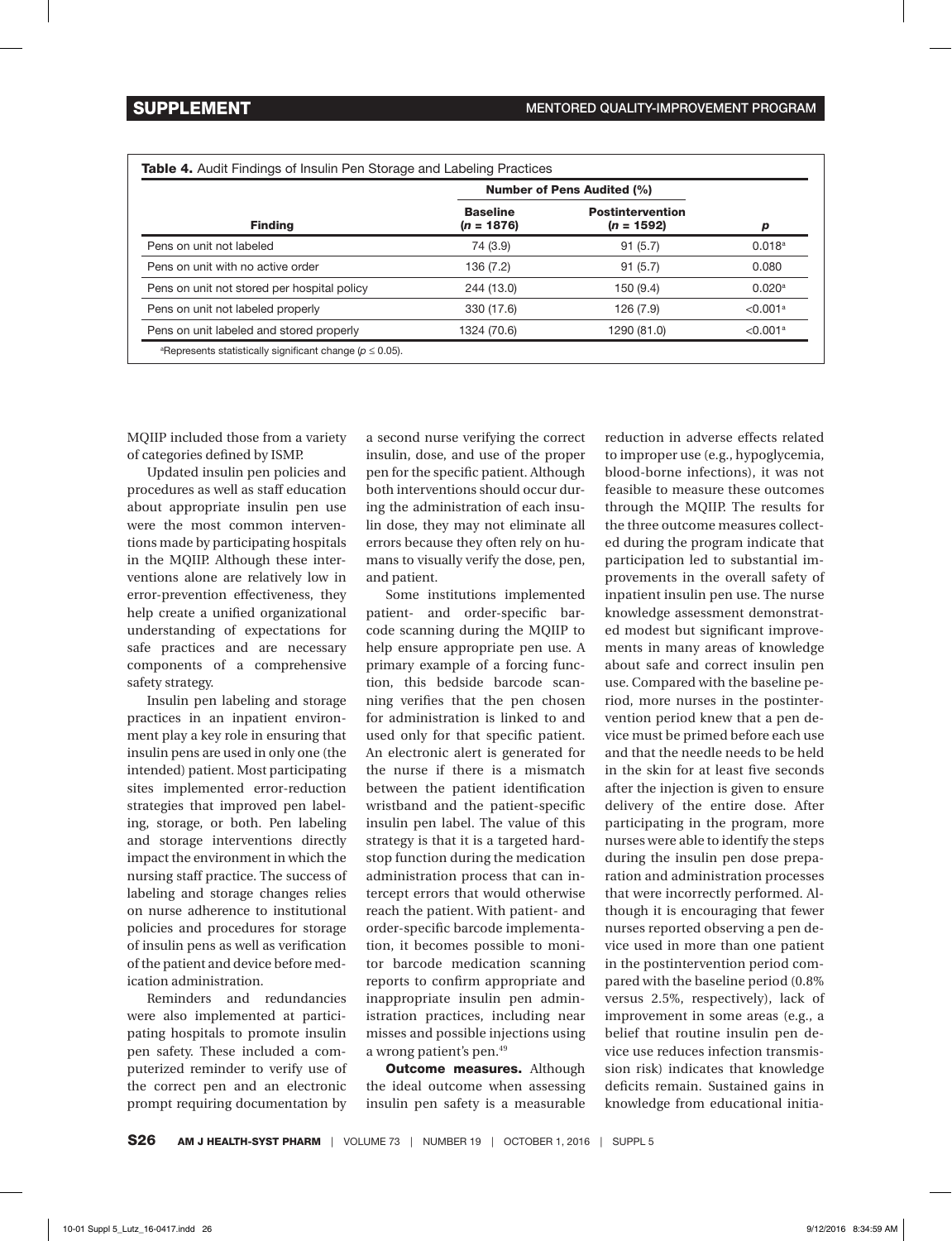| 455/479 (95.0)<br>473/521 (90.8)<br>34/69 (49.3)<br>466/525 (88.8)<br>497/530 (93.8)<br><b>Baseline</b> | Postintervention<br>494/507 (97.4) |                      |
|---------------------------------------------------------------------------------------------------------|------------------------------------|----------------------|
|                                                                                                         |                                    | $\overline{Q}$       |
|                                                                                                         |                                    | 0.046                |
|                                                                                                         | 544/551 (98.7)                     | < 0.001 <sup>a</sup> |
|                                                                                                         | 25/28 (89.3)                       | < 0.001 <sup>a</sup> |
|                                                                                                         | 524/539 (97.2)                     | 50.001a              |
|                                                                                                         | 532/547 (97.3)                     | 0.007 <sup>a</sup>   |
| 500/532 (94.0)                                                                                          | 553/557 (99.3)                     | < 0.001 <sup>a</sup> |
| 511/526 (97.1)                                                                                          | 544/548 (99.3)                     | < 0.001 <sup>a</sup> |
| 39/46 (84.8)                                                                                            | 41/42 (97.6)                       | 0.060                |
| 415/501 (82.8)                                                                                          | 482/530 (90.9)                     | 50.001a              |
| 520/522 (99.6)                                                                                          | 551/551 (100)                      | 0.236                |
| 423/502 (84.3)                                                                                          | 515/543 (94.8)                     | 50.001a              |
| 532/537 (99.1)                                                                                          | 561/561 (100)                      | 0.028                |
| 528/534 (98.9)                                                                                          | 558/559 (99.8)                     | 0.064                |
| 498/527 (94.5)                                                                                          | 526/549 (95.8)                     | 0.324                |
| 469/520 (90.2)                                                                                          | 501/542 (92.4)                     | 0.230                |
| 470/525 (89.5)                                                                                          | 515/553 (93.1)                     | 0.039                |
| 508/512 (99.2)                                                                                          | 559/559 (100)                      | 0.052                |
| 440/470 (93.6)                                                                                          | 503/520 (96.7)                     | 0.051                |
|                                                                                                         |                                    |                      |
|                                                                                                         |                                    |                      |

٦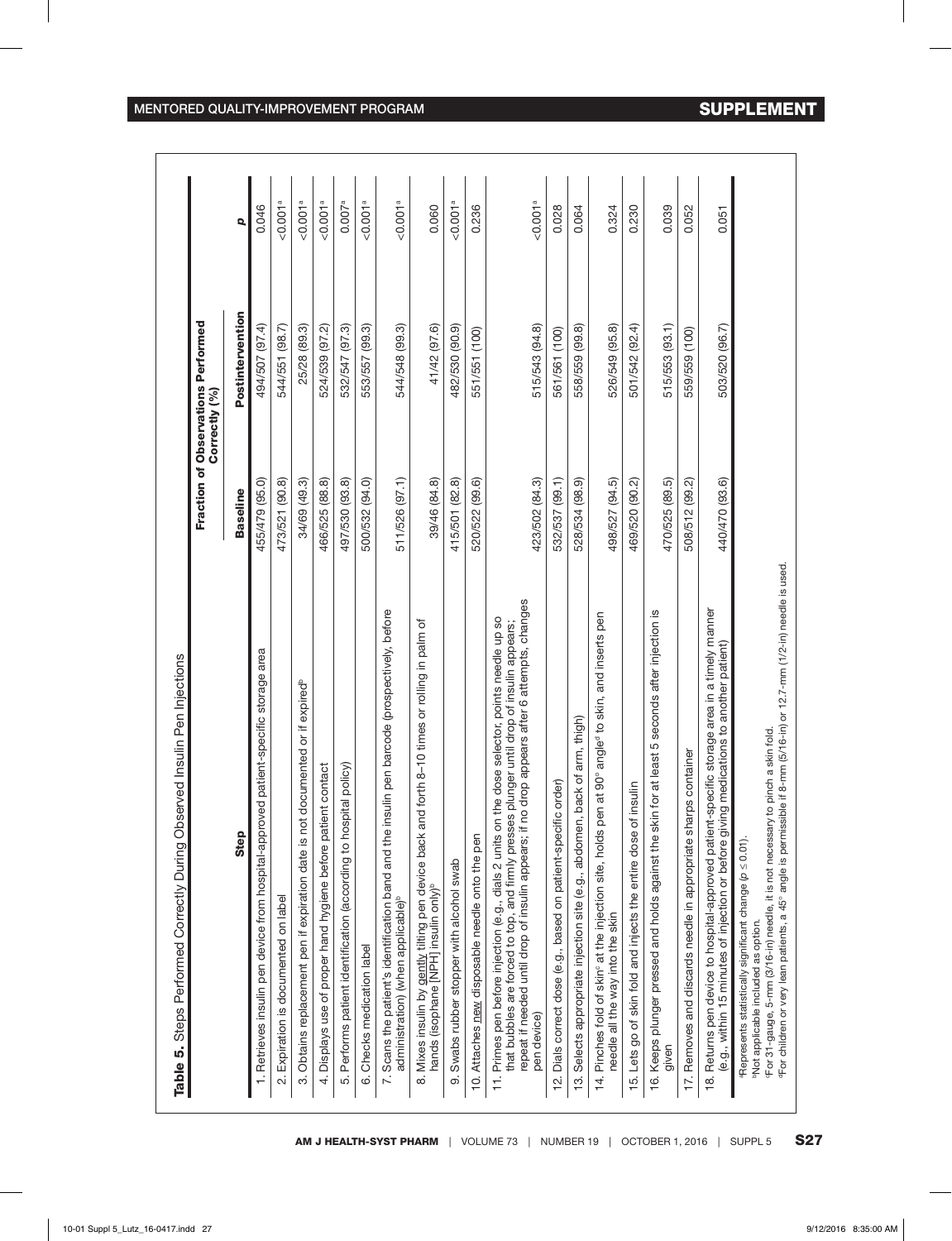Figure 2. Rank order of error-reduction strategies. Adapted, with permission, from the Institute for Safe Medication Practices<sup>48</sup>



tives rely on an individual's ability to remember what was learned. Staff turnover is continual, and new staff must receive education. Accordingly, insulin pen education should be provided not only at the time of hiring but updated and repeated periodically to maintain knowledge gains.

While the response rate for the nurse knowledge assessment was not as robust in the postintervention period as in the baseline period (8.8% versus 10.2%, respectively), the response rate during both periods is respectable for this kind of survey. The typical response rate for an e-mail survey ranges from 5% to 15% and depends on the number of reminders and subject matter. Several participating hospital teams indicated that the timing of the postintervention questionnaire was close in proximity with other staff education and internal e-mail surveys.

Substantial improvements were observed in pen labeling during the MQIIP. Although a significant improvement was observed in the percentage of pens stored in the appropriate hospital-approved location on patient care units, the primary driver of the observed improvement in pen labeling was a nearly 10% reduction in the incidence of pens not labeled properly (Table 4). Not all observed changes were favorable. The percentage of pens found on units with no label affixed was higher in the postintervention period compared with the baseline period. Failure to use a tape overlay on the label to affix it to the pen might have contributed to this finding. As part of one site's process improvement plan to begin using "smudgeproof" labels, the practice of applying a tape overlay to the label was discontinued. During the subsequent postintervention pen labeling audits, missing labels were more frequently observed and attributed to this practice. Hence, the practice of taping labels to the pen barrel was reinstituted at that site.

Although a significant improvement was observed in 8 of 18 steps in the medication-administration process using insulin pens (Table 5), factors contributing to a lack of significant improvement in some steps are noteworthy. The performance rate at baseline for 3 steps (steps 10, 13, and 17) was very high (98.9% or higher), leaving little room for improvement, and the postintervention perfor-

mance rates did not significantly differ from baseline. Although step 8 (mixing of isophane [NPH] insulin) was performed more often in the postintervention period, the increase was not statistically significant, most likely due to the small sample size (46 observations during the baseline period and 42 in the postintervention period).

The first three steps in the witnessed insulin pen injections represent steps related to labeling and storage. These steps were included in the insulin pen injection observations because the steering committee considered them part of the medication-use process, as medication administration traditionally begins with the retrieval of the pen device from a storage location. Thus, these data captured additional information regarding insulin pen labeling and storage.

Although the gains in performance rates observed for some medication administration steps (e.g., step 5: positive patient identification) may seem small and inconsequential, it is important to consider the high frequency of insulin administration and the large number of doses that are positively impacted by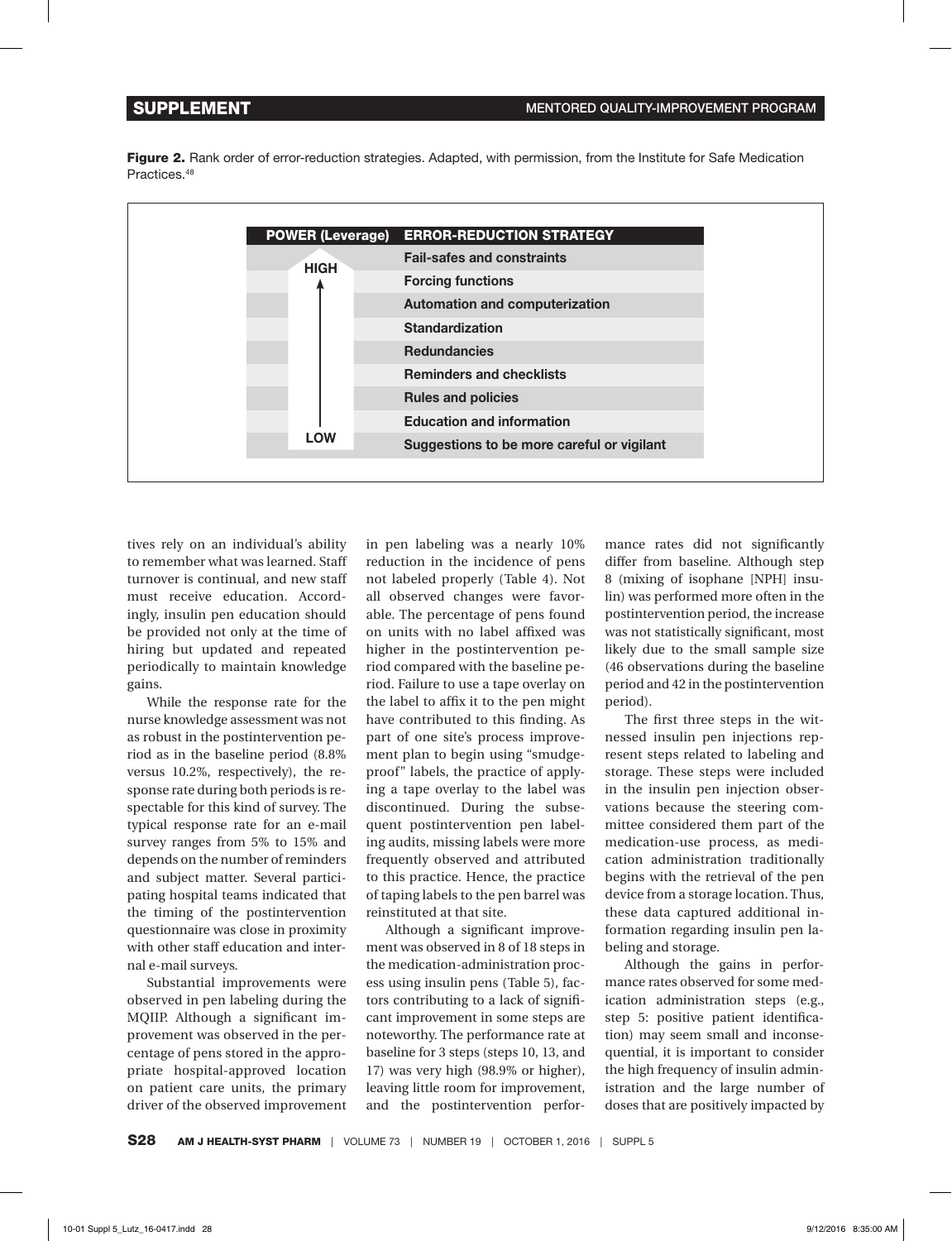small incremental changes in a large health system.

The results of the MQIIP are impressive given the relatively short time frame—less than six months within which changes in insulin pen use practices were implemented. Many of the planned process improvements had not yet been implemented before the postintervention data collection period due to time constraints. There was a high level of commitment among study participants to sustain and build on improvements achieved during this initiative. All 14 sites plan to implement additional system changes and process improvements that were not feasible within the study time frame. Most sites have plans for ongoing monitoring of insulin pen use, either by periodically repeating outcome measure data collection using the methods described in this report or by implementing barcode scanning to identify incidents that may indicate inappropriate insulin pen use.

Although this MQIIP has concluded, the outcome measures described in this report and other resources at www.onepenonepatient. org remain available for use by interprofessional teams at other hospitals. These resources can be adapted and used to identify opportunities to improve the medication-use process involving insulin pens. The findings from institution-specific audits should be used as the basis for quality-improvement initiatives.

#### **Conclusion**

Focused attention on insulin pen safety through an interprofessional team approach during the MQIIP enabled participating sites to detect potential safety issues based on collected data, develop targeted process changes, document improvements, and identify areas requiring further intervention. A sustained organizational commitment is required to ensure the safe use of insulin pen devices in hospitals.

### **Disclosures**

The educational initiative, Strategies for Ensuring the Safe Use of Insulin Pens in the Hospital, and this supplement were supported by educational grants from Novo Nordisk Inc. Drs. Lutz, Haines, Lesch, and Szumita received honoraria for participating in the initiative and preparing of this article. The supplement authors and planners have declared no potential conflicts of interest.

#### **Previous affiliation**

At the time of writing, Dr. Haines was affiliated with the Department of Pharmacy Practice and Science, Center for Innovative Pharmacy Solutions, University of Maryland School of Pharmacy, Baltimore, MD.

#### **References**

- 1. Umpierrez GE, Isaacs SD, Bazargan N et al. Hyperglycemia: an independent marker of in-hospital mortality in patients with undiagnosed diabetes. *J Clin Endocrinol Metab.* 2002; 87:978-82.
- 2. Davis EM, Foral PA, Dull RB, Smith AN. Review of insulin therapy and pen use in hospitalized patients. *Hosp Pharm.* 2013; 48:396-405.
- 3. Anger KE, Szumita PM. Barriers to glucose control in the intensive care unit. *Pharmacotherapy.* 2006; 26:214-28.
- 4. Umpierrez GE, Hellman R, Korytkowski MT et al. Management of hyperglycemia in hospitalized patients in non-critical care setting: an Endocrine Society clinical practice guideline. *J Clin Endocrinol Metab.*  2012; 97:16-38.
- 5. Bogun M, Inzucchi SE. Inpatient management of diabetes and hyperglycemia. *Clin Ther.* 2013; 35:724-33.
- 6. ACE/ADA Task Force on Inpatient Diabetes. American College of Endocrinology and American Diabetes Association consensus statement on inpatient diabetes and glycemic control. *Diabetes Care.* 2006; 29:1955-62.
- 7. Moghissi ES, Korytkowski MT, DiNardo M et al. American Association of Clinical Endocrinologists and American Diabetes Association consensus statement on inpatient glycemic control. *Diabetes Care.* 2009; 32:1119-31.
- 8. American Diabetes Association. Standards of medical care in diabetes—2016. *Diabetes Care*. 2016; 39(suppl 1):S1-112.
- 9. Reinke T. Though costly, insulin pens facilitate better adherence. *Manag Care.* 2013 (Jun); 22:20-1.
- 10. Meece J. Effect of insulin pen devices on the management of diabetes mel-

litus. *Am J Health-Syst Pharm.* 2008; 65:1076-82.

- 11. Davis EM, Christensen CM, Nystrom KK et al. Patient satisfaction and costs associated with insulin administered by pen device or syringe during hospitalization. *Am J Health-Syst Pharm.*  2008; 65:1347-57.
- 12. Davis EM, Bebee A, Crawford L, Destache C. Nurse satisfaction using insulin pens in hospitalized patients. *Diabetes Educ.* 2009; 35:799-809.
- 13. Korytkowski M, Bell D, Jacobsen C et al. A multicenter, randomized, open-label, comparative, two-period crossover trial of preference, efficacy, and safety profiles of a prefilled, disposable pen and conventional vial/syringe for insulin injection in patients with type 1 or 2 diabetes mellitus. *Clin Ther.* 2003; 25:2836-48.
- 14. Lee LJ, Smolen LJ, Klein TM et al. Budget impact analysis of insulin therapies and associated delivery systems. *Am J Health-Syst Pharm.*  2012; 69:958-65.
- 15. Institute for Safe Medication Practices. ISMP's list of high-alert medications in [acute care settings \(2014\). www.ismp.](www.ismp.org/Tools/institutionalhighAlert.asp) org/Tools/institutionalhighAlert.asp (accessed 2016 May 28).
- 16. Institute for Safe Medication Practices. Considering insulin pens for routine hospital use? Consider this… (May 8, [2008\). www.ismp.org/Newsletters/](http://www.ismp.org/Newsletters/acutecare/articles/20080508.asp) acutecare/articles/20080508.asp (accessed 2016 May 28).
- 17. Grissinger M. Avoiding problems with insulin pens in the hospital. *P & T.*  2011; 36:615-6.
- 18. Mitchell VD, Porter K, Beatty SJ. Administration technique and storage of disposable insulin pens reported by patients with diabetes. *Diabetes Educ.*  2012; 38:651-8.
- 19. Cohen MR. Pharmacists' role in ensuring safe and effective hospital use of insulin. *Am J Health-Syst Pharm.*  2010; 67(suppl 8):S17-21.
- 20. Grissinger M. Pen injector technology is not without 'impending' risks. *P & T.* 2010; 35:245,266.
- 21. Le Floch JP, Herbreteau C, Lange G, Perlemuter L. Biologic material in needles and cartridges after insulin injection with a pen in diabetic patients. *Diabetes Care.* 1998; 21:1502-4.
- 22. Sonoki K, Yoshinari M, Iwase M et al. Regurgitation of blood into insulin cartridges in the pen-like injectors. *Diabetes Care.* 2001; 24:603-4.
- 23. Herdman ML, Larck C, Schliesser SH, Jelic TM. Biological contamination of insulin pens in a hospital setting. *Am J Health-Syst Pharm.* 2013; 70:1244-8.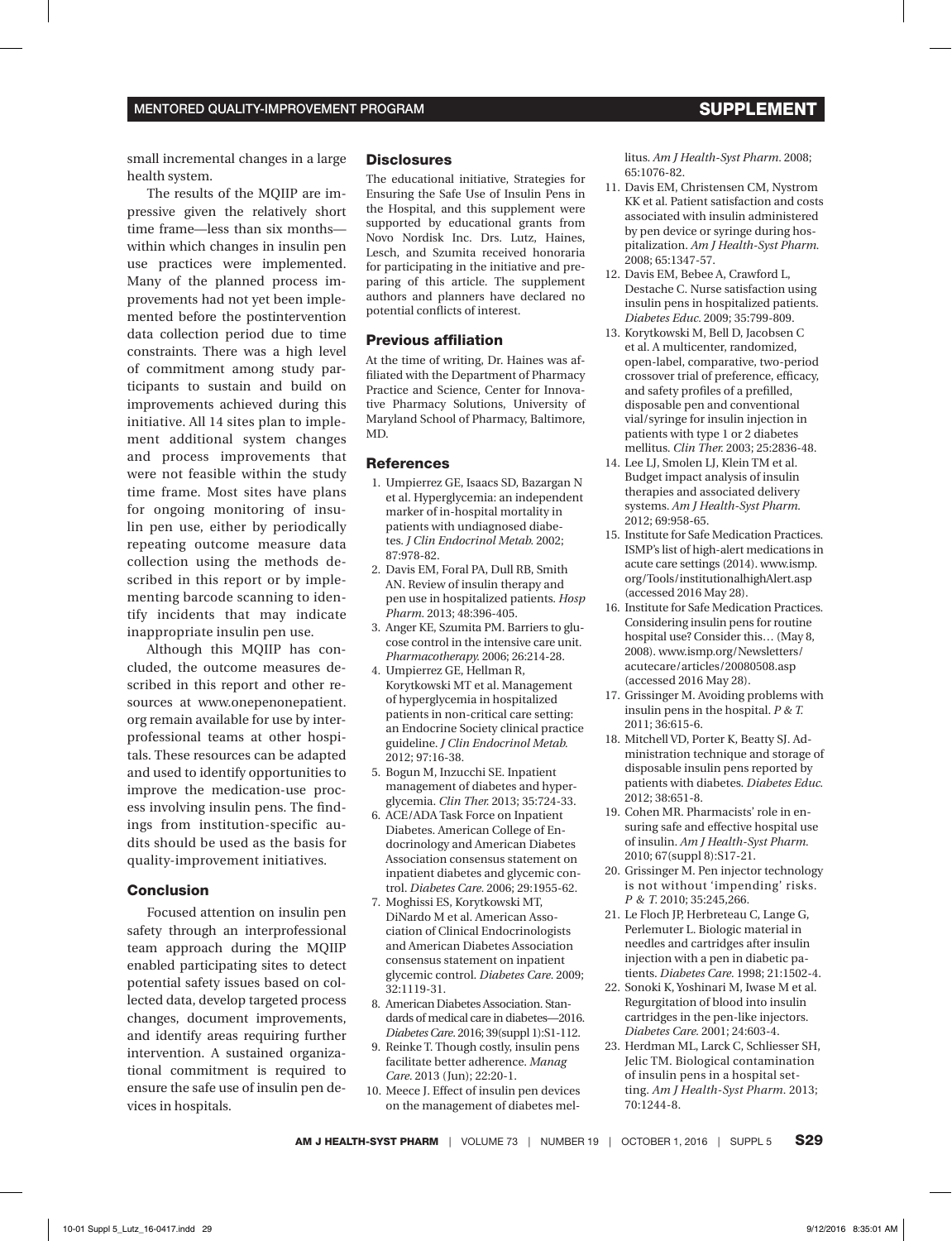- 24. Hakre S, Upshaw-Combs DR, Sanders-Buell EE et al. An investigation of bloodborne pathogen transmission due to multipatient sharing of insulin pens. *Mil Med.*  2012; 177:930-8.
- 25. Dean Clinic. Update: state concludes investigation into diabetes nurse educator incident (August 22, 2012). www.nbc15.com/ [home/headlines/128599118.html](http://www.nbc15.com/home/headlines/128599118.html)  (accessed 2016 May 28).
- 26. Possible HIV exposure at Buffalo VA hos[pital \(January 14, 2013\). www.usatoday.](http://www.usatoday.com/story/news/nation/2013/01/13/veterans-hospital-hiv/1831705/) com/story/news/nation/2013/01/13/ veterans-hospital-hiv/1831705 (accessed 2016 May 28).
- 27. Second N.Y. hospital warns of HIV infection risk from insulin pens (January 24, 2013). www.cbsnews.com/ news/second-ny-hospital-warns-of[hiv-infection-risk-from-insulin-pens](www.cbsnews.com/news/second-ny-hospital-warns-of-hiv-infection-risk-from-insulin-pens)  (accessed 2016 May 28).
- 28. Becker AL. Few CT hospitals use insulin device misused at Griffin Hospital (May 20, 2014). http://ctmirror.org/ few-ct-hospitals-use-insulin-device[misused-at-griffin-hospital/ \(accessed](http://ctmirror.org/2014/05/20/few-ct-hospitals-use-insulin-device-misused-at-griffin-hospital/) 2016 May 28).
- 29. Ochs R. South Nassau Hospital alerting 4,237 patients of possible blood contamination (March 11, 2014). www. newsday.com/long-island/south[nassau-hospital-alerting-4-247-patients](http://www.newsday.com/long-island/south-nassau-hospital-alerting-4-247-patients-of-possible-blood-contamination-1.7359969?firstfree=yes)of-possible-blood-contamination-1.7359969?firstfree=yes (accessed 2016 May 28).
- 30. Food and Drug Administration. Information for healthcare professionals: risk of transmission of blood-borne pathogens from shared use of insulin pens (March 19, 2009). www.fda.gov/ Drugs/DrugSafety/PostmarketDrug SafetyInformationforPatientsand Providers/DrugSafetyInformation forHeathcareProfessionals/ [ucm133352.htm \(accessed 2016 May](www.fda.gov/Drugs/DrugSafety/PostmarketDrugSafetyInformationforPatientsandProviders/DrugSafetyInformationforHeathcareProfessionals/ucm133352.htm)  28).
- 31. Centers for Disease Control and Prevention. CDC clinical reminder: insulin pens must never be used for more than one person (January 5, 2012). www.cdc.gov/injectionsafety/ [PDF/Clinical-Reminder-insulin-pen.](http://www.cdc.gov/injectionsafety/PDF/Clinical-Reminder-insulin-pen.pdf) pdf (accessed 2016 May 28).
- 32. Cobaugh DJ, Maynard G, Cooper L et al. Enhancing insulin-use safety in hospitals: practical recommendations from an ASHP Foundation expert consensus panel. *Am J Health-Syst Pharm.* 2013; 70:1404-13.
- 33. Haines ST, Miklich MA, Rochester-Eyeguokan C. Best practices for

safe use of insulin pen devices in hospitals: recommendations from an expert panel Delphi consensus process. *Am J Health-Syst Pharm.* 2016; 73:(suppl 5):SS4-16.

- 34. Institute for Safe Medication Practices. Cross contamination with [insulin pens \(March 27, 2008\). www.](http://www.ismp.org/Newsletters/acutecare/articles/20080327_1.asp) ismp.org/Newsletters/acutecare/ articles/20080327\_1.asp (accessed 2016 May 28).
- 35. Institute for Safe Medication Practices. Reuse of insulin pen for multiple patients risks transmission of bloodborne disease (February 12, 2009). www.ismp.org/newsletters/ [acutecare/articles/20090212-2.asp](http://www.ismp.org/newsletters/acutecare/articles/20090212-2.asp)  (accessed 2016 May 28).
- 36. Institute for Safe Medication Practices. Is ISMP endorsing use of insulin pens in hospitals? ISMP Medication Safety Alert! Acute Care Edition. 2010; 15(21):2.
- 37. Institute for Safe Medication Practices. Do not use an insulin pen for multiple patients! ISMP Medication Safety Alert! Acute Care Edition. 2012; 17(1):1,4.
- 38. Institute for Safe Medication Practices. CMS citing reuse of insulin pens. ISMP Medication Safety Alert! Acute Care Edition. 2012; 17(11):2.
- 39. Institute for Safe Medication Practices. Ongoing concern about insulin pen reuse shows hospitals need to consider transitioning away from [them \(February 7, 2013\). www.ismp.](http://www.ismp.org/newsletters/acutecare/showarticle.aspx?id=41) org/newsletters/acutecare/showarticle.aspx?id=41 (accessed 2016 May 28).
- 40. Institute for Safe Medication Practices. A crack in our best armor: "wrong patient" insulin pen injections alarmingly frequent even with barcode scanning (October 23, [2014\). www.ismp.org/newsletters/](http://www.ismp.org/newsletters/acutecare/showarticle.aspx?id=92) acutecare/showarticle.aspx?id=92 (accessed 2016 May 28).
- 41. Institute for Safe Medication Practices. Pen device for U-500 insulin makes great sense. ISMP Medication Safety Alert! Acute Care Edition. 2016;  $21(2):1-4.$
- 42. Institute for Safe Medication Practices. U-500 syringe approved by FDA. ISMP Medication Safety Alert! Acute Care Edition. 2016; 17(14):1-2.
- 43. Institute for Safe Medication Practices. Hardwiring safety into the computer system: one hospital's actions to provide technology support [for U-500 insulin \(May 5, 2016\). www.](www.ismp.org/newsletters/acutecare/showarticle.aspx?id=1137) ismp.org/newsletters/acutecare/

[showarticle.aspx?id=1137 \(](www.ismp.org/newsletters/acutecare/showarticle.aspx?id=1137)accessed 2016 Aug 2).

- 44. Institute for Safe Medication Practices. A clinical reminder about the safe use of insulin vials (February 21, [2013\). www.ismp.org/Newsletters/](http://www.ismp.org/Newsletters/acutecare/showarticle.aspx?id=42) acutecare/showarticle.aspx?id=42 (accessed 2016 May 28).
- 45. U.S. Department of Health and Human Services. 45 C.F.R. 46. [www.hhs.gov/ohrp/humansubjects/](http://www.hhs.gov/ohrp/regulations-and-policy/regulations/45-cfr-46/index.html) guidance/45cfr46.html (accessed 2016 May 28).
- 46. U.S. Department of Health and Human Services. 21 C.F.R. 56. www.ecfr. gov/cgi-bin/text-idx?SID=cd13d0438 b303f9f2defe65e00da4eb4&mc=true [&node=pt21.1.56&rgn=div5 \(accessed](http://www.ecfr.gov/cgi-bin/text-idx?SID=cd13d0438b303f9f2defe65e00da4eb4&mc=true&node=pt21.1.56&rgn=div5)  2016 May 28).
- 47. Feise RJ. Do multiple outcome measures require p-value adjustment? *BMC Med Res Methodol.* 2002; 2:8.
- 48. Institute for Safe Medication Practices. Selecting the best error-prevention "tools" for the job (February 2006). [www.ismp.org/newsletters/ambulatory/](http://www.ismp.org/newsletters/ambulatory/archives/200602_4.asp) archives/200602\_4.asp (accessed 2016 May 28).
- 49. ASHP Advantage. Selected strategies for making process changes and monitoring reports to prevent sharing of insulin pens in hospitals. http:// onepenonepatient.org/docs/Pen[safety\\_process-changes\\_monitoring.](http://onepenonepatient.org/docs/Pen-safety_process-changes_monitoring.pdf) pdf (accessed 2016 May 28).

## Appendix A—Components of the Strategies for Ensuring the Safe Use of Insulin Pens in the Hospital initiative

Web-based resources

(www.onepenonepatient.org)

- • Resource center
- • Toolkit

Continuing-education programs

- • Discussion guide: "Promoting Safe Use of Insulin Pens in the Hospital Setting"
- Live and archived webinar: "Ensuring the Safe Use of Insulin Pens in the Hospital: Role of the Pharmacist"
- Live and archived webinar: "Ask the Experts: Safe Use of Insulin Pens in Hospitals"

MENTORED QUALITY IMPROVEMENT IMPACT PROGRAMSM

10-month quality-improvement impact program using distance mentoring for 15 hospitals that use insulin pens